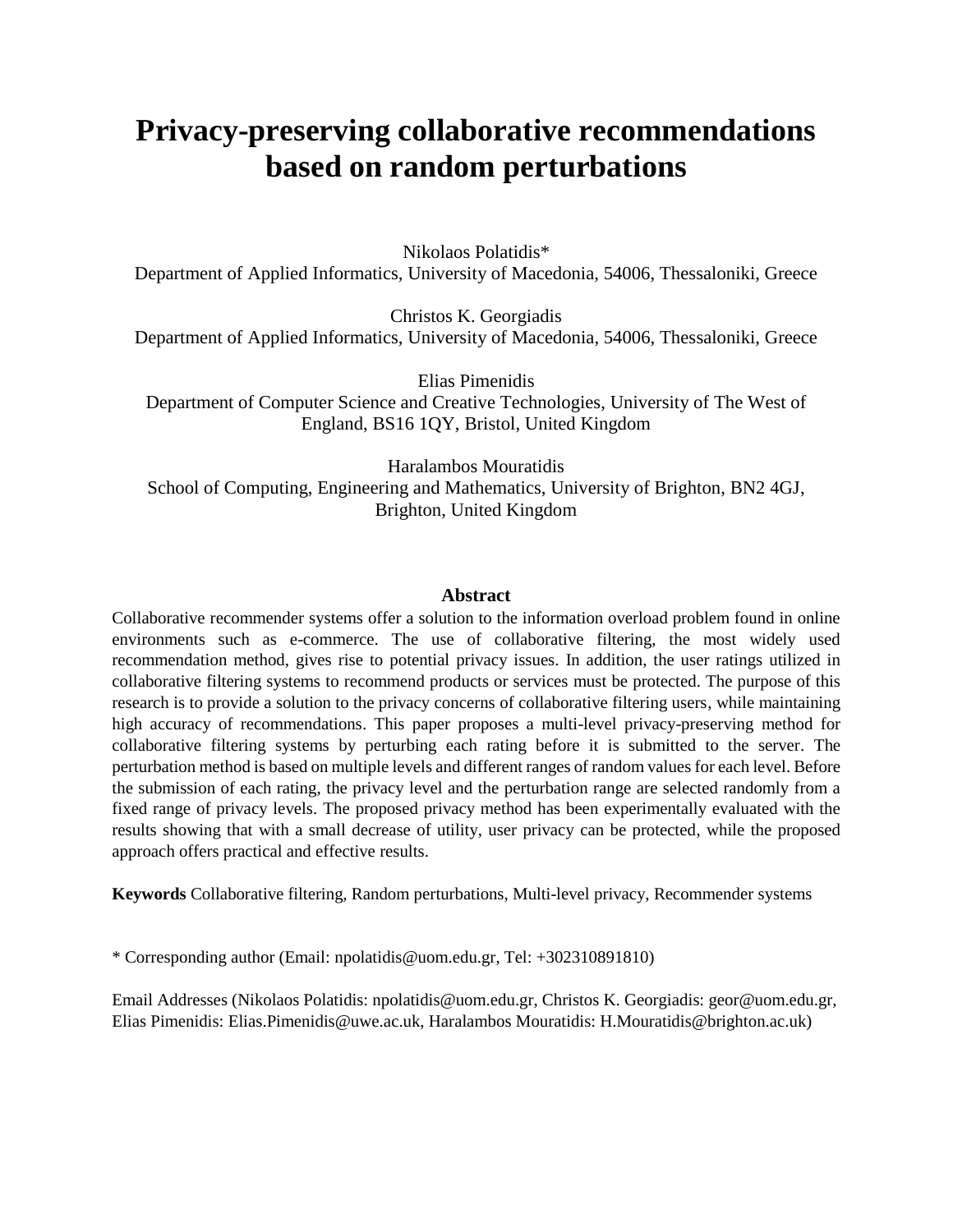#### **1. Introduction**

Recommender systems aim to solve the information overload problem found in various online environments such as e-commerce and social networks (Polatidis and Georgiadis 2016; Shi et al., 2014; Moradi and Ahmadian 2015). Such systems can be used to recommend products, services, or users to users both implicitly or explicitly. The most used recommendation method is collaborative filtering (Shi et al., 2014; Ekstrand et al., 2011; Ar and Bostanci 2016).

Collaborative filtering is a recommendation method where a database of ratings is utilized and a similarity measure is used to make predictions based on ratings provided by other registered users (Shi et al., 2014; Konstan and Riedl, 2012). A database of ratings is essential and an example of such is shown in table 1.

|        | Product 1 | Product 2 | Product 3 |
|--------|-----------|-----------|-----------|
| User 1 |           |           |           |
| User 2 |           |           |           |
| User 3 |           |           |           |
| User 4 |           |           |           |

**Table 1. A ratings database**

Considering that a user wants recommendations, a similarity function such as the Pearson Correlation Similarity, is used to create a neighborhood of the most similar users for the user who is requesting the recommendations. Using the Pearson function the statistical correlation between two users is calculated and a value between -1 to 1 is returned. Pearson correlation is shown in equation 1 and is the most frequently method used in collaborative filtering (Ekstrand et al., 2011). P is the set of all products, Sim (a, b) is the similarity between two users a and b,  $r_{a,p}$  is the rating of user a for product p,  $r_{b,p}$  is the rating of user b for product p, and  $\bar{r}a$ ,  $\bar{r}b$  represent the users' average ratings.

$$
Sim(a,b) = \frac{\sum p \in P(r(a,p) - (\bar{r}a))(r(b,p) - (\bar{r}b))}{\sqrt{\sum p \in P(r(a,p) - (\bar{r}a))^2} \sqrt{\sum p \in P(r(b,p) - (\bar{r}b))^2}}
$$
(1)

The recommendations are generated based on rating predictions of how likely a user is to prefer items that they have not looked at yet. These are based on historical ratings common with those of other users. The algorithm will compute the degree of similarity using a function such as that of Pearson between the user who is requesting the recommendations and those of other users. A neighborhood of the most similar users is created consisting of those with the higher degree of similarity. As a last step, rating predictions for unobserved items are generated between previous preferences of the user and those of the neighbors and the items with the highest rating predictions are recommended.

Privacy is an important issue for users of such systems (Bilge et al., 2013; Ozturk and Polat, 2015). In the context of ratings, privacy concerns make users unwilling to submit ratings, thus leading to sparsely populated relevant datasets which in turn can lead to lower degrees of similarity and eventually to poor recommendations. In typical scenarios, a recommendation system which is based on the client-server model, accepts requests from users and responds with recommendations. The ratings are submitted directly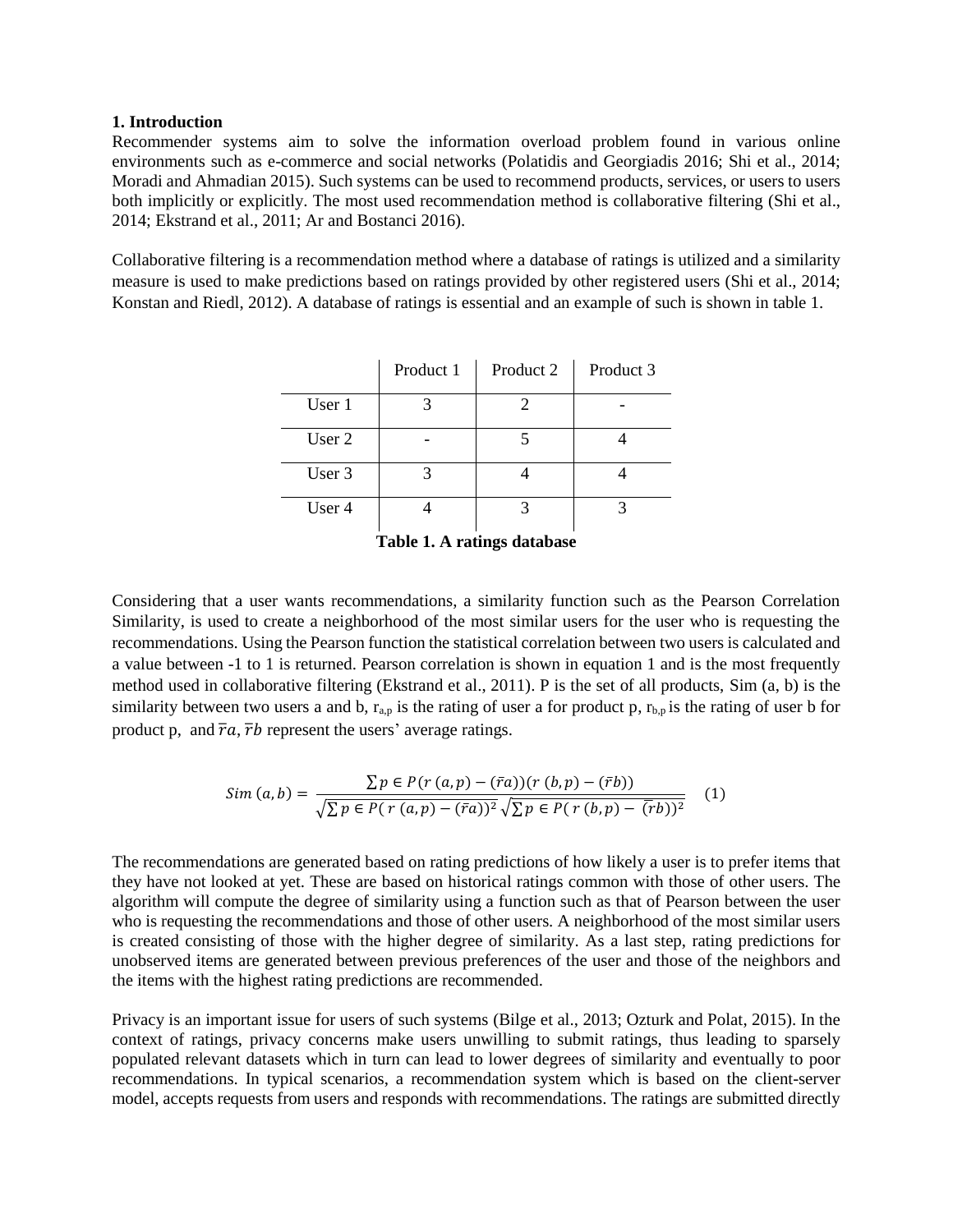from the client to the server. Users need to be registered in order to receive personalized recommendations. As submitted ratings are directly linked to individual users, the privacy of the ratings is considered an important aspect (Berkovsky et al., 2012; Jeckmans et al., 2013; Toch et al., 2012; Kobsa, 2007). In the context of our work, privacy is particularly related to the protection of the ratings. To avoid data leakage, and given the fact that the ratings are one of the most important information found in collaborative filtering these should be protected by using an appropriate privacy-preserving system (Kobsa, 2007). The perturbation of ratings is often utilized to achieve the desired level of privacy. The two most common cases where perturbation of ratings is essential in ensuring privacy are: a) data release, where a subset of stored ratings is transferred to a user's personal computer / device for local processing and b) where employees could be in a position of exploiting their access rights to registered users' private information.

Our approach uses a multi-level method aiming in protecting the privacy of the ratings. The following contributions have been made:

- A privacy-preserving multi-level method that perturbs the ratings of the users before they are submitted to the server is introduced.
- The proposed method is experimentally evaluated using five real datasets. It is shown that our method is both practical and effective.

The rest of the paper is organized as follows: Section 2 presents related work, Section 3 describes the proposed method, Section 4 explains the experimental evaluation and Section 5 contains the conclusions and proposals for future work.

## **2. Related work**

In collaborative filtering, there are privacy concerns about user ratings that can be collected by the service provider or untrusted third-parties. Due to such concerns, users may not be willing to submit ratings or might submit fake ratings, thus, resulting in recommendations with poor relevance. Thus, generating as accurate recommendations as possible, while preserving user privacy is a serious challenge. According to Shyong et al. (2006), there are three main threats that may cause a collaborative filtering method not to work as expected and are the following:

- 1. The undesired access to private data by untrusted parties.
- 2. The manipulation of private user profiles in order to recommend certain products or services.
- 3. The service denial or malfunctioning of the system.

The two main approaches that can be utilized for privacy-preservation of personal user data such as the ratings are:

**Centralized:** Where all data are stored in a single server. **Decentralized:** Where the data are distributed in more than one location and/or server.

In the case of centralized approach, there are a number of different methods for privacy-preserving recommendations:

A classical approach for privacy-preserving collaborative filtering is that of rating modification. Polat and Du (2005) developed a randomized perturbation technique, which perturbs every rating before it is submitted to the server. In their method, the perturbation value is derived from a distribution. Another privacy-preserving collaborative filtering approach that is based on a bisecting k-means algorithm is proposed by Bilge and Polat (2013). In this approach the authors propose a preprocessing scheme that is based on two stages. Initially the algorithm uses a binary decision tree while in the second step it creates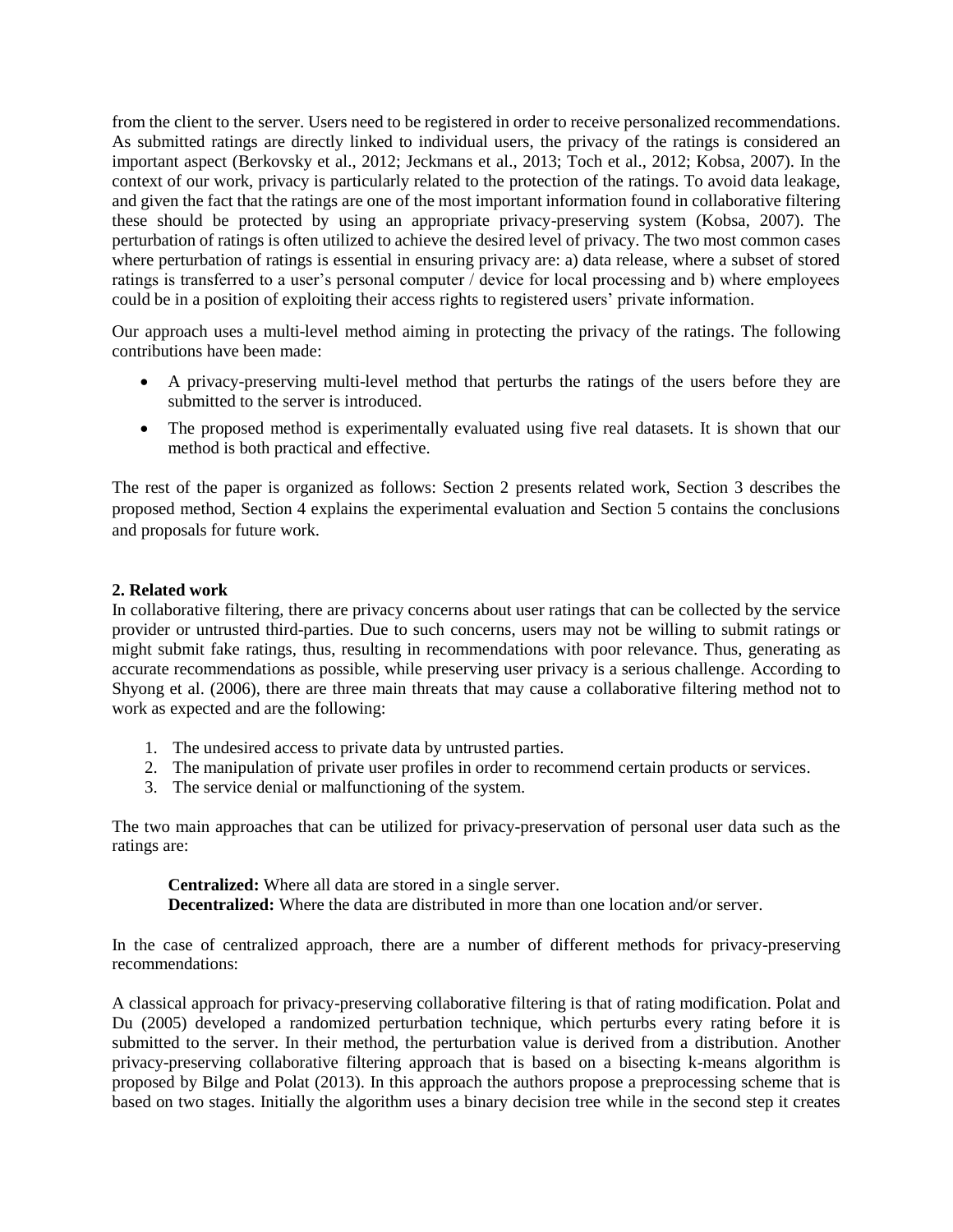clones of users by injecting pseudo predictions in the original user data. Kikuchi and Mochizuki (2012), proposed a method for privacy-preserving collaborative filtering that adds random noise to the original rating data and then uses a posterior probability distribution method based on Bayes for reconstructing the original distribution of ratings. An interesting approach that uses data obfuscation to provide privacypreserving collaborative filtering is found in Parameswaran and Blough (2007). In this method, recommendations are generated by combining data from multiple sources and obfuscating them before sending them to a centralized database. Additional works based on data modification include the one offered by Zhang et al. (2006). In this work, an agreement is established between the server and the users regarding the disclosure measure and the server sends guidelines to the user for modifying the data before submission. A different approach offering to protect ratings in a form of k-anonymity can be found in Casino et al. (2015). A number of *k* clusters of users is created, with each cluster having the same ratings and value for each of the clusters. This method is used when all the ratings are available in a centralized database and need to be released. Zhu et al. (2014) use differential noise to protect user privacy by providing nearest neighborhood attack resistance. The noise is added at the produced similarity value in order to avoid attacks from people who observe the generated recommendations and thus, can guess what ratings to submit to affect the generated output. An interesting approach has been proposed by (Zhang et al., 2014). In this method, the authors use a combination of a uniform and Gaussian distribution to perturb a rating before it is submitted to the server. After the submission of the perturbed rating an intensity weight is also submitted to the server. This intensity weight assists the server to produce results of higher accuracy when compared to simple perturbation methods.

An alternative direction in providing privacy-preserving recommendations is through the means of distributed storage, where attackers need to gain access to multiple databases instead of centralized one and the guidelines for generating recommendations using forms of distributed computing are outlined in Tveit (2001). In "PocketLens", Miller et al., (2004) show that the performance of distributed collaborative filtering is close to that of centralized systems. Canny (2002) proposed a method where the users have control of their data and are grouped into communities. In this method, when recommendations were requested, all the data of people who form the community was combined into one output and individuals are more protected. Aimeur et al. (2008) use a cryptographic approach when the client is communicating with the server and the use of a semi-trusted third party is proposed. Shokri et al. (2009) proposed to enlarge a user profile with other similar profiles, using a distributed mechanism, before sending any data to the server. In this approach, every user stores her profile offline and merges it partly with profiles of similar users after direct contact with them. An alternative decentralized approach can be found in Kaleli and Polat (2010), where a community of people is used to create a peer to peer network.

In addition to these two categories of approaches, other relevant privacy-preserving methods exist and include techniques that have been listed in Kobsa (2007) and Toch et al. (2012). These make use of pseudonymous and anonymous user modelling, client-side personalization and encrypted aggregation. A rather interesting approach is that of personalization of privacy, where each user has a personalized plan regarding his privacy level, which results to different perturbation levels (Kobsa, 2007).

Although, the related works are interesting and add their unique values to the literature, our proposed method described in section 3 adds its own characteristics by introducing randomization levels. Multiple levels in privacy-preserving collaborative filtering can be used by other methods too. Multi-level privacy brings an extra level of confusion to potential attackers since it makes it harder to guess the real rating value. Furthermore, attackers or people who can gain access to the database of ratings in order to affect the output by executing a KNN attack will find this more difficult, since (a) the rating values are perturbed and (b) future submitted ratings will be perturbed after a two-step randomization algorithm takes place at the client side.

## **3. Proposed method**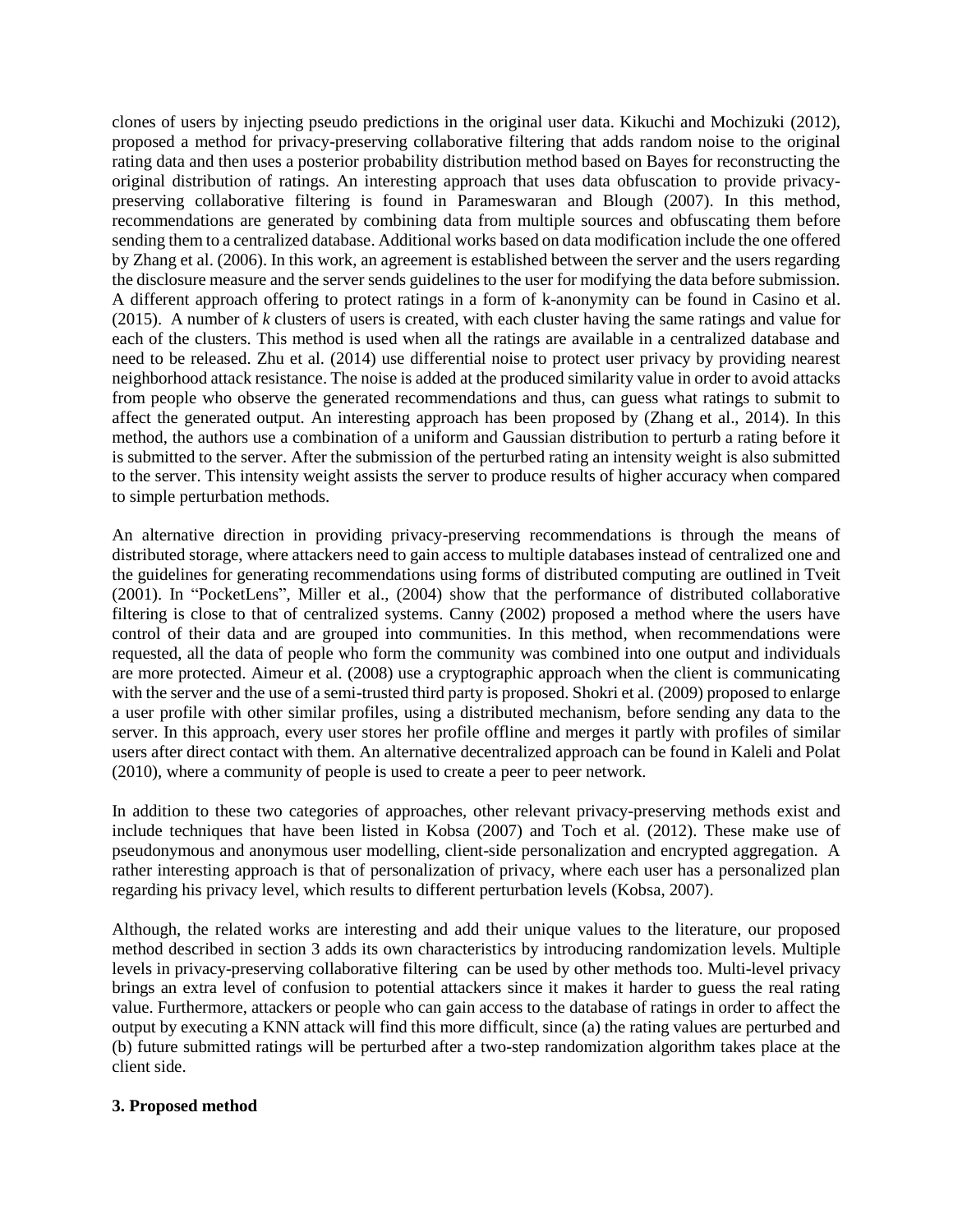In this paper, we propose a centralized approach, focused on rating privacy. Our method is based on the personalization of privacy, and from that point of view our approach is influenced by the work of Kobsa (2007), as we are also offering a solution that uses different perturbation levels. In our method privacy level and, thus, the perturbation range is created randomly for each submitted rating. Therefore, each perturbed rating discloses no information about the actual perturbation range that has been used, thus making it harder to guess the real value.

We propose the use of a multi-level method for privacy-preserving collaborative filtering. In our privacypreserving recommendation system we utilize the insertion of a random value to the actual rating before it is submitted to the server. Randomization is a widely-used privacy preservation method in privacypreserving data mining (Aggarwal et al., 2008). Furthermore, the benefit of using a simple logic algorithm for perturbation is that it can be easily installed in the client side and that is less complex to use and understand. Α high-level overview of our approach is shown in figure 1.



**Figure 1. Privacy-preserving rating submission**

In our method, the insertion of multiple privacy levels (with each level perturbing the rating with a different range of values), adequately protects user privacy while maintaining an acceptable level of accuracy. Algorithm 1 describes the proposed perturbation method. The values of MINRATING and MAXRATING refer to the rating scale used by the recommender system. For example, in the case that we have a scale in the range 1 to 5 then MINRATING refers to 1 and MAXRATING refers to 5. If a value, due to the perturbation method, drops below MINRATING then the perturbed rating takes the value of MINRATING and in the case that it exceeds MAXRATING then the perturbed rating takes the value of MAXRATING.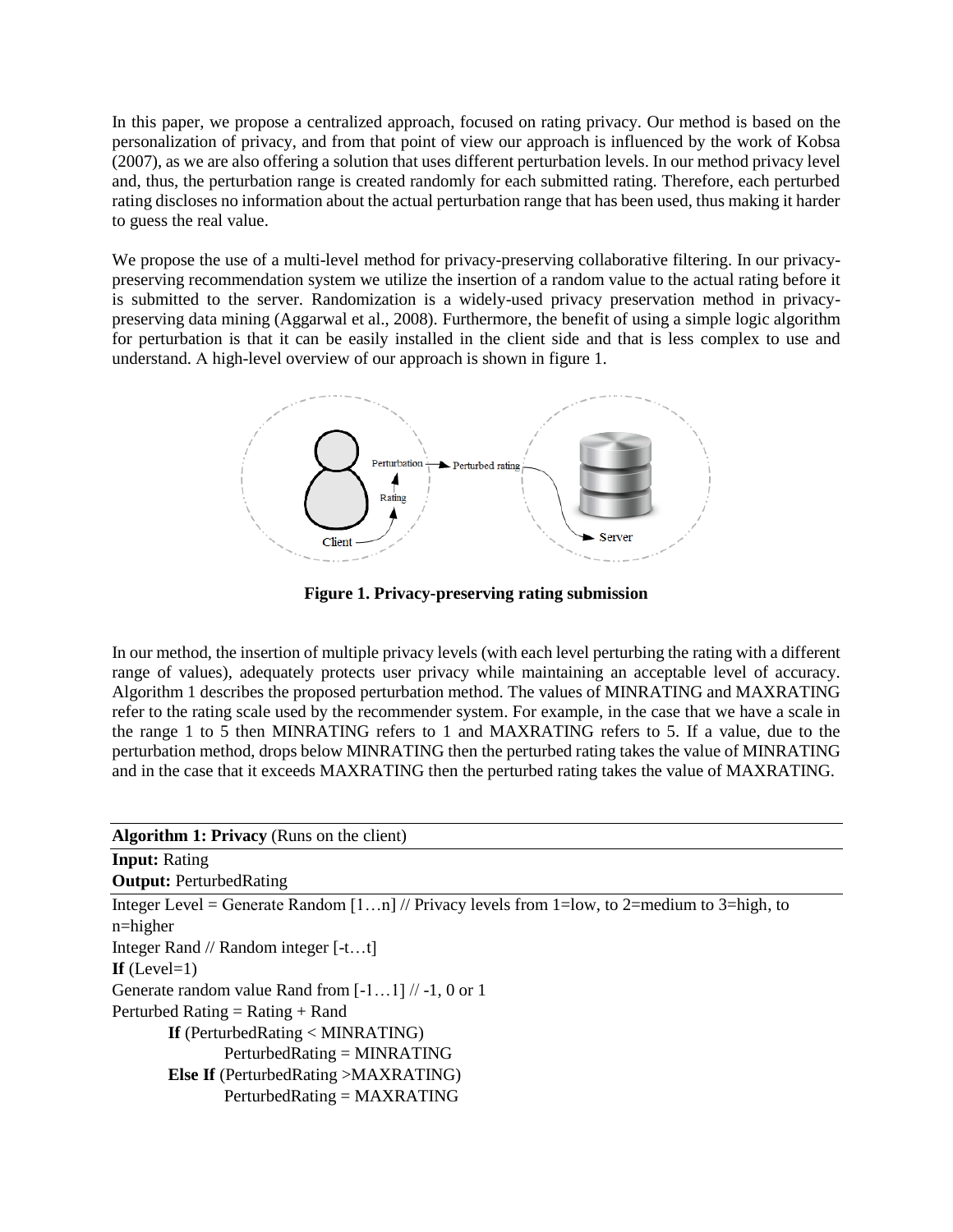#### **End If**

**End If Else If** (Level=2) Generate random value Rand from [-2…2] // -2, -1, 0, 1 or 2 Perturbed Rating  $=$  Rating  $+$  Rand **If** (PerturbedRating < MINRATING) PerturbedRating = MINRATING **Else If** (PerturbedRating >MAXRATING) PerturbedRating = MAXRATING **End If End Else If Else If** (Level=3) Generate random value Rand from [-3…3] // -3, -2, -1, 0, 1, 2 or 3 Perturbed Rating  $=$  Rating  $+$  Rand **If** (PerturbedRating < MINRATING) PerturbedRating = MINRATING **Else If** (PerturbedRating >MAXRATING) PerturbedRating = MAXRATING **End If End Else If … Else If** (Level=n) Generate random value Rand from [-n…n] // -n, … -3, -2, -1, 0, 1, 2, 3, … n Perturbed Rating  $=$  Rating  $+$  Rand **If** (PerturbedRating < MINRATING) PerturbedRating = MINRATING **Else If** (PerturbedRating >MAXRATING) PerturbedRating = MAXRATING **End If End Else If Return** PerturbedRating

## **4. Experimental evaluation**

In this section, we experimentally evaluate our approach using five real datasets and widely used metrics with different parameters. The experiments were conducted on an Intel i3 2.13 GHz with 4GBs of RAM, running Linux. All the algorithms have been implemented using the Java programming language and the Recommender101<sup>1</sup> library (Jannach et al., 2013).

## *4.1 Real datasets*

 $\overline{\phantom{a}}$ 

For the evaluation of our privacy-preserving method, we used different experimentation settings and five real datasets which are publicly available and widely used in evaluating recommenders. The datasets are MovieLens (Herlocker et al., 1999), MovieTweetings (Dooms et al., 2013), YahooMovies, YahooAudio and FilmTrust (Guo et al., 2013). Moreover, table 2 presents the basic statistics of the datasets.

<sup>1</sup> http://ls13-www.cs.tu-dortmund.de/homepage/recommender101/index.shtml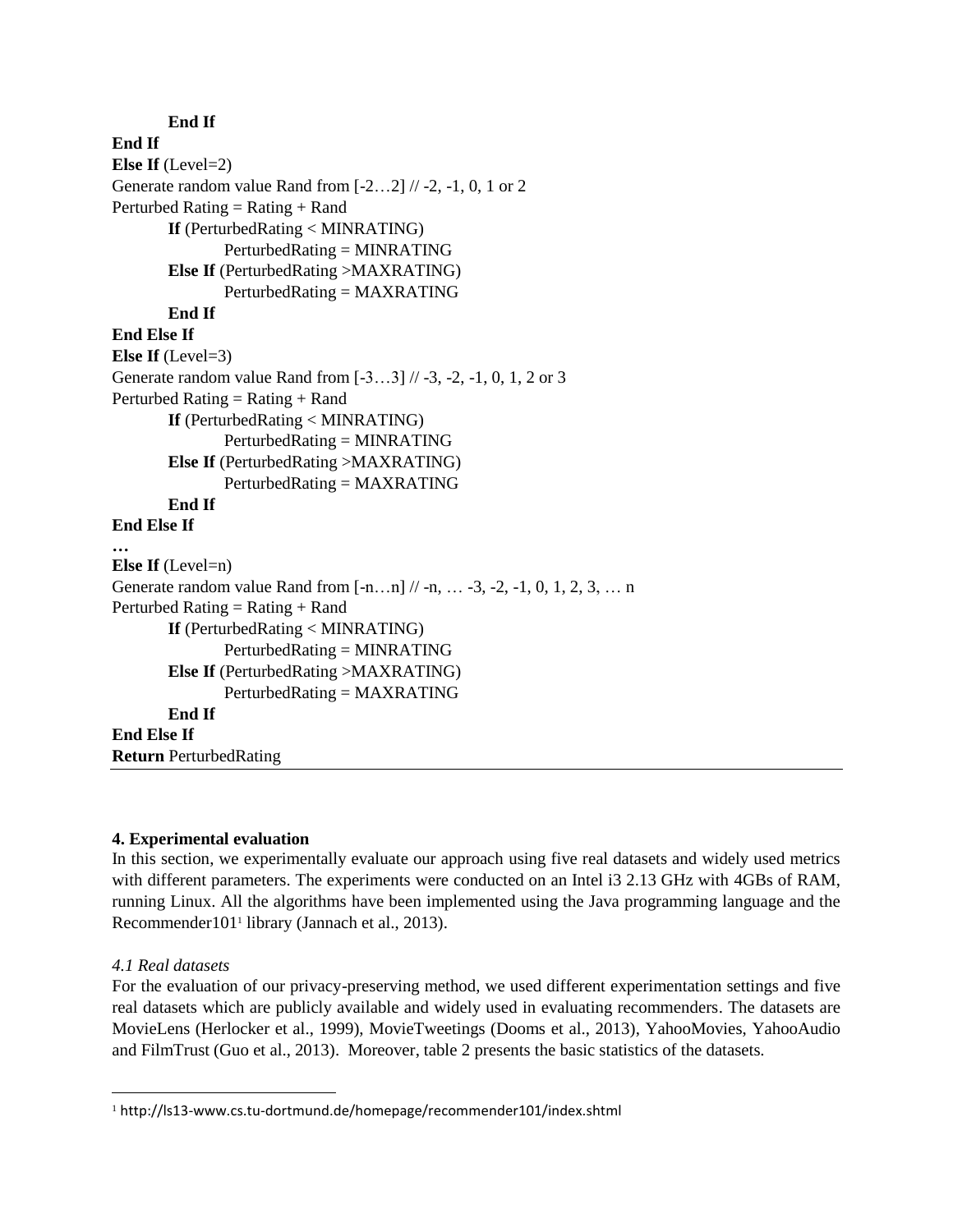## • **MovieLens**

MovieLens is an online movie recommender system. The dataset contains 100 thousand ratings, with values from 1 to 5, of 1,682 movies from 943 users. The data have been collected from the University of Minnesota from their online movie recommender system.

# • **MovieTweetings**

MovieTweetings is a dataset that has been crawled from Twitter users and is publicly available. The rating scale of the dataset is in the range 0 to 10. The dataset contains 431,780 ratings from 39,363 users for 22,610 items.

# • **YahooMovies**

YahooMovies is a dataset obtained from Yahoo!, which is a part of the Yahoo! Webscope program. The rating scale of the dataset is in the range 1 to 13. The dataset contains 211,231 ratings, 11,915 movies and 7,642 users.

# • **YahooAudio**

YahooAudio is a dataset obtained from Yahoo!, which is a part of the Yahoo! Webscope program. The rating scale of the dataset is in the range 1 to 5. The dataset contains 311,704 ratings, 1,000 songs and 15,400 users.

## • **FilmTrust**

FilmTrust is a dataset crawled from the FilmTrust website. The rating scale of the dataset is in the range 0,5 to 4. The dataset contains 35,497 ratings, 2,071 movies and 1,508 users.

| <b>Dataset</b>   | <b>Users</b> | Items  | <b>Ratings</b> | <b>Rating scale</b> |
|------------------|--------------|--------|----------------|---------------------|
| <b>MovieLens</b> | 943          | 1,682  | 100,000        | 1 - 5               |
| MovieTweetings   | 39,363       | 22,610 | 431,780        | $0 - 10$            |
| YahooMovies      | 7,642        | 11,915 | 211,231        | 1 - 13              |
| YahooAudio       | 15,400       | 000.1  | 311,704        | 1 - 5               |
| <b>FilmTrust</b> | 1,508        | 2,071  | 35,497         | 0.5 - 4             |

**Table 2.** Dataset statistics

## *4.2 Accuracy measures*

For measuring the accuracy of the generated recommendations of the proposed method we have used the Mean Absolute Error (MAE) and the Root Mean Square Error (RMSE). These metrics are widely accepted for evaluating recommender systems (Herlocker et al., 2004; Shani and Gunawardana, 2011; Jannach et al., 2010). MAE is defined in equation 2 with *pi* being the predicted rating and *ri* being the actual rating in the summation. MAE is used for computing the deviation between the predicted and the real ratings. Note that lower values mean better recommendation predictions. RMSE is shown in equation 3. RMSE is an equation that is similar to MAE but with squared values. In RMSE, lower values are better.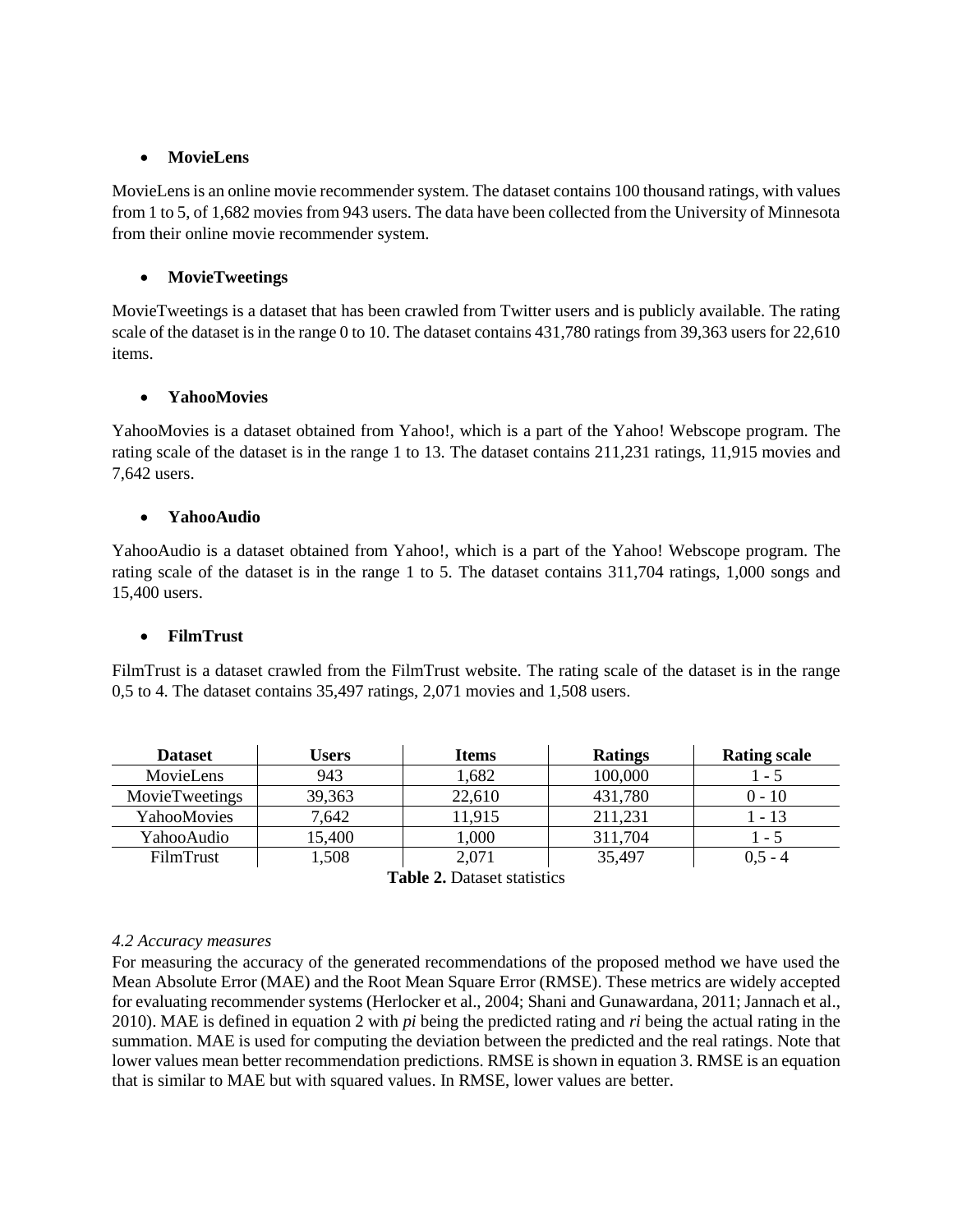$$
MAE = \frac{1}{n} \sum_{i=1}^{n} |pi - ri| \quad (2)
$$

$$
RMSE = \sqrt{\frac{1}{n} \sum_{i=1}^{n} (pi - ri)}
$$
 (3)

#### *4.3 Settings*

For the experiments, the following settings have been used:

- **MovieLens dataset.** For this dataset, due to the rating scale being from 1 to 5 only the first two levels of the proposed method have been used.
- **MovieTweetings dataset.** For this dataset, the proposed method has used three levels.
- **YahooMovies.** For this dataset, four levels of the proposed method have been used.
- YahooAudio. For this dataset, the proposed method has used two levels.
- **FilmTrust.** For this dataset, the first two levels have been used.
- **MAE and RMSE.** For MAE and RMSE a 10-fold cross validation method has been used across all tests.
- **Pearson.** This is produced using collaborative filtering, equation 1 and the unaltered datasets.
- **Proposed method.** This is produced using collaborative filtering, equation 1 and the modified datasets having used the proposed method.
- **Randomized perturbations:** In this method, every rating is perturbed from a fixed range of values. For the MovieLens dataset this is from -2 to 2, for the MovieTweetings dataset this has been set from -3 to 3, for the YahooMovies dataset this is from -4 to 4, for the YahooAudio this is from -2 to 2 and for the FilmTrust dataset from -2 to 2. The fixed range of values for this algorithm have been selected because they are the same values used in the levels of the proposed method. This method is discussed in (Berkovsky, Kuflik, & Ricci, 2012).

However, it should be noted that the range of random value insertion has been chosen after experimentation with different values. The selected fixed values provided the best results between accuracy and privacy protection for each of the datasets. Although, different fixed ranges or random ranges of numbers can be used in all methods if the perturbed rating is within the scale used by the recommender system. In any case experiments need to take place in order to verify that accurate recommendations can still be provided.

#### *4.4 Results*

The MAE and RMSE results obtained from the MovieLens dataset are shown in figure 2. In figure 3 the results from the MovieTweetings dataset are shown. In figures 4 and 5 the results from the YahooMovies and YahooAudio results are shown and in figure 6 the results from the FilmTrust dataset are shown. In all figures, sub-figure (a) represents the MAE results and sub-figure (b) represents the RMSE results.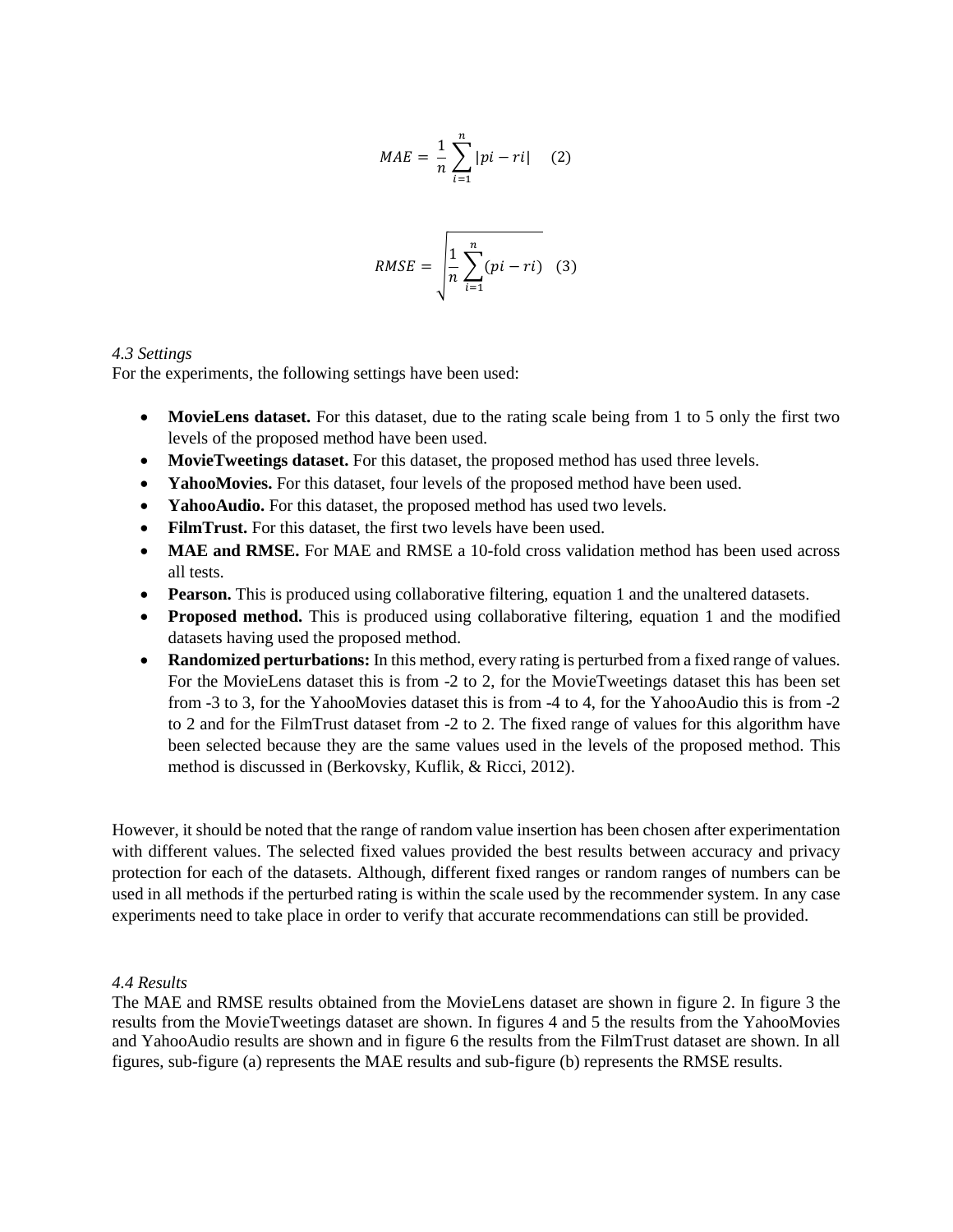

**Figure 2. Accuracy results for MovieLens**



 $(a)$  (b) **Figure 3. Accuracy results for MovieTweetings**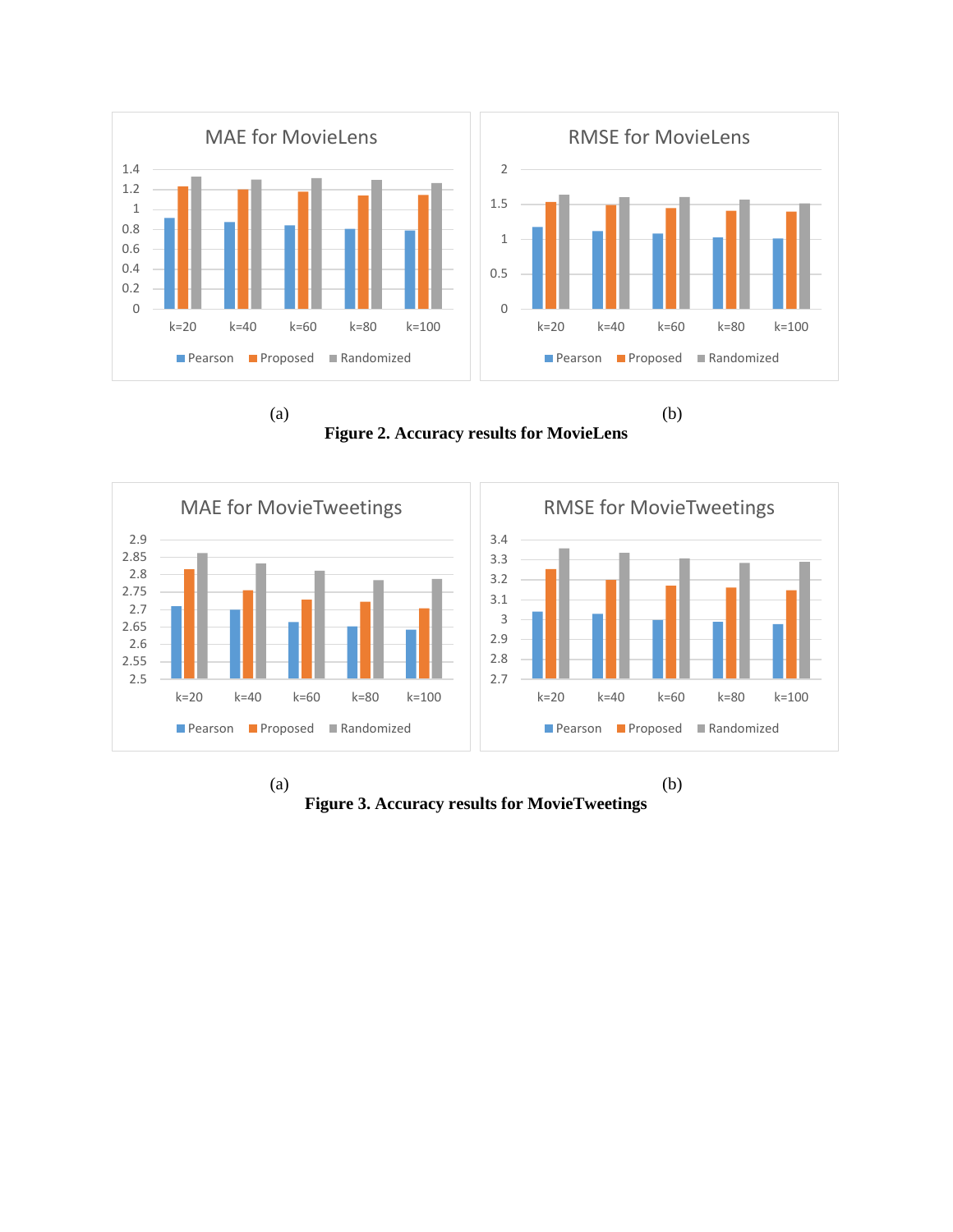

**Figure 4. Accuracy results for YahooMovies**



 $(a)$  (b) **Figure 5 Accuracy results for YahooAudio**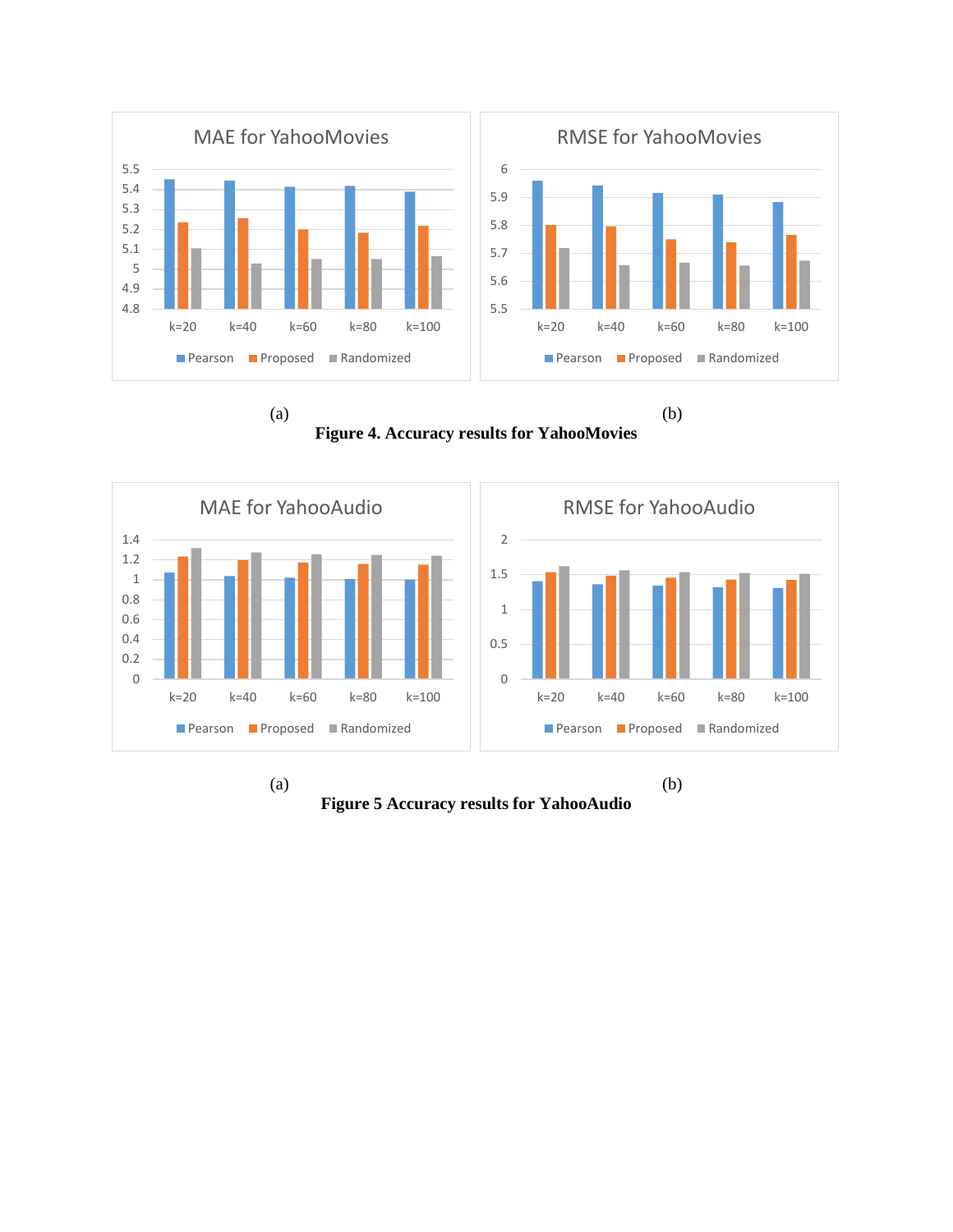

**Figure 6. Accuracy results for FilmTrust**

#### *4.5 Protection assessment*

In evaluating the proposed method for privacy protection, we have used the sum of squared errors (SSE), which is a statistical method that measures information loss. SSE is used as a measure of distortion on the original data and has also been used as a measure in privacy-reserving collaborative filtering (Domingo-Ferrer and Mateo-Sanz, 2002; Casino et al., 2015). SSE is shown in equation 4. O is the original unaltered rating n x m matrix derived from the unaltered dataset with  $o_{ij}$  being its elements and P is the n x m matrix of the perturbed dataset with  $P_{ij}$  being its elements. Furthermore, a zero value is returned, which means that there is no distortion and therefore no protection.

$$
SSE = \sum_{i=1}^{n} \sum_{j=1}^{m} (O_{ij} - P_{ij})^{2} \quad (4)
$$

Table 3 shows the results obtained for the datasets. For simplicity reasons the values have been converted to the  $10<sup>4</sup>$  scale. It shown that the differences are mostly similar which means that in all cases the values are far from zero and the user privacy is protected.

| <b>Perturbation</b> | <b>Datasets</b>  |                       |                    |            |                  |
|---------------------|------------------|-----------------------|--------------------|------------|------------------|
| method              | <b>MovieLens</b> | <b>MovieTweetings</b> | <b>YahooMovies</b> | YahooAudio | <b>FilmTrust</b> |
| Proposed            | 14               |                       | 45                 | 23         |                  |
| Method              |                  |                       |                    |            |                  |
| Randomized          |                  |                       | 50                 |            |                  |
| perturbations       |                  |                       |                    |            |                  |

#### **Table 3. SSE results**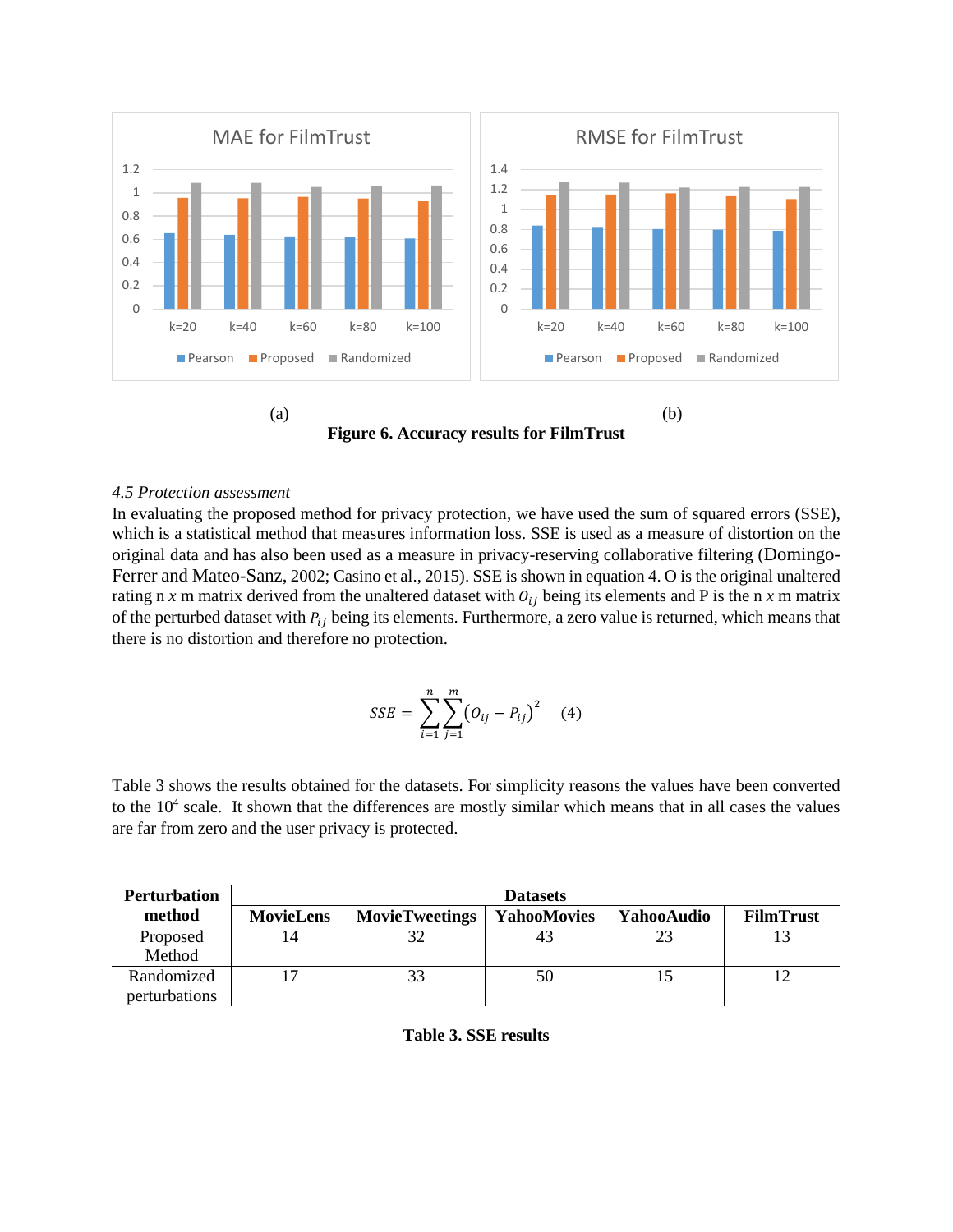Furthermore, alternative methods such as the value difference (VD) described in Xu et al., (2005) can be used to measure information loss. Table 4 shows the results obtained using the VD method.

| <b>Perturbation</b>         | Datasets         |                       |                    |            |                  |
|-----------------------------|------------------|-----------------------|--------------------|------------|------------------|
| method                      | <b>MovieLens</b> | <b>MovieTweetings</b> | <b>YahooMovies</b> | YahooAudio | <b>FilmTrust</b> |
| Proposed<br>method          | 0.56             | 0.30                  | 2.6                | 0.08       | 0.50             |
| Randomized<br>perturbations | 0.33             | 0.81                  | 2.0                | 0.06       | 0.47             |

#### **Table 4.** VD results

When comparing VD with SSE it is shown that both assist in the protection assessment of different perturbation methods by showing that there are differences in the rating values between the methods. Furthermore, the numerical range of the results obtained using the VD method are making it easier to understand the protection level. Despite the fact that these methods asses in different ways the alterations of the datasets, MAE and RMSE metrics, are widely used to measure accuracy in terms of rating prediction (as it has been analyzed in previous paragraphs).

#### *4.6 Discussion*

Our proposed privacy-preserving recommendation algorithm is an important step for developing recommender systems adopted by users with privacy concerns. We consider the interesting part of the proposed method the use of random perturbations within different multiple levels. For example, when using plain randomized perturbations, also discussed in (Berkovsky et al., 2012), a random value is added to the rating and is usually derived from a distribution. On the other hand, we extend this approach by introducing multiple-level privacy protection based on random perturbations. Initially a privacy level is created and then the random value that will be added or subtracted from the rating is generated randomly with a value from within the level. However, other methods such as (Jingqi Zhang, Jianming Zhu, 2014), introduce the concept of privacy-preserving intensity weight. This is a value that is sent to the server with the perturbed rating in order to enchase the similarity value when the server produces the recommendations. Furthermore, in centralized architectures there are concerns about data release and the method proposed by Casino et al., (2015) fills this gap by proposing a method based on k-anonymity for releasing rating data. This method assumes that the submitted ratings are unaltered and is used only for privacy-preserving data release. Table 5 provides a comparison between our proposed method and state-of-the-art alternative perturbation methods.

| <b>Perturbation method</b> | <b>Multiple Levels</b> | <b>Different protection</b> | <b>Maintain high</b> |  |
|----------------------------|------------------------|-----------------------------|----------------------|--|
|                            |                        | range                       | accuracy             |  |
| Proposed method            | Yes                    | Yes                         | No                   |  |
| Randomized                 | No                     | Yes                         | N٥                   |  |
| Zhang et al., $(2014)$     | No                     | Yes                         | Yes                  |  |
| Casino et al., $(2015)$    | No                     | Yes                         |                      |  |

**Table 5. Perturbation method comparison**

Different perturbation methods can be used according to the scope of each method for privacy-preserving recommendations. Moreover, each method needs to be evaluated according to the scenario that it will be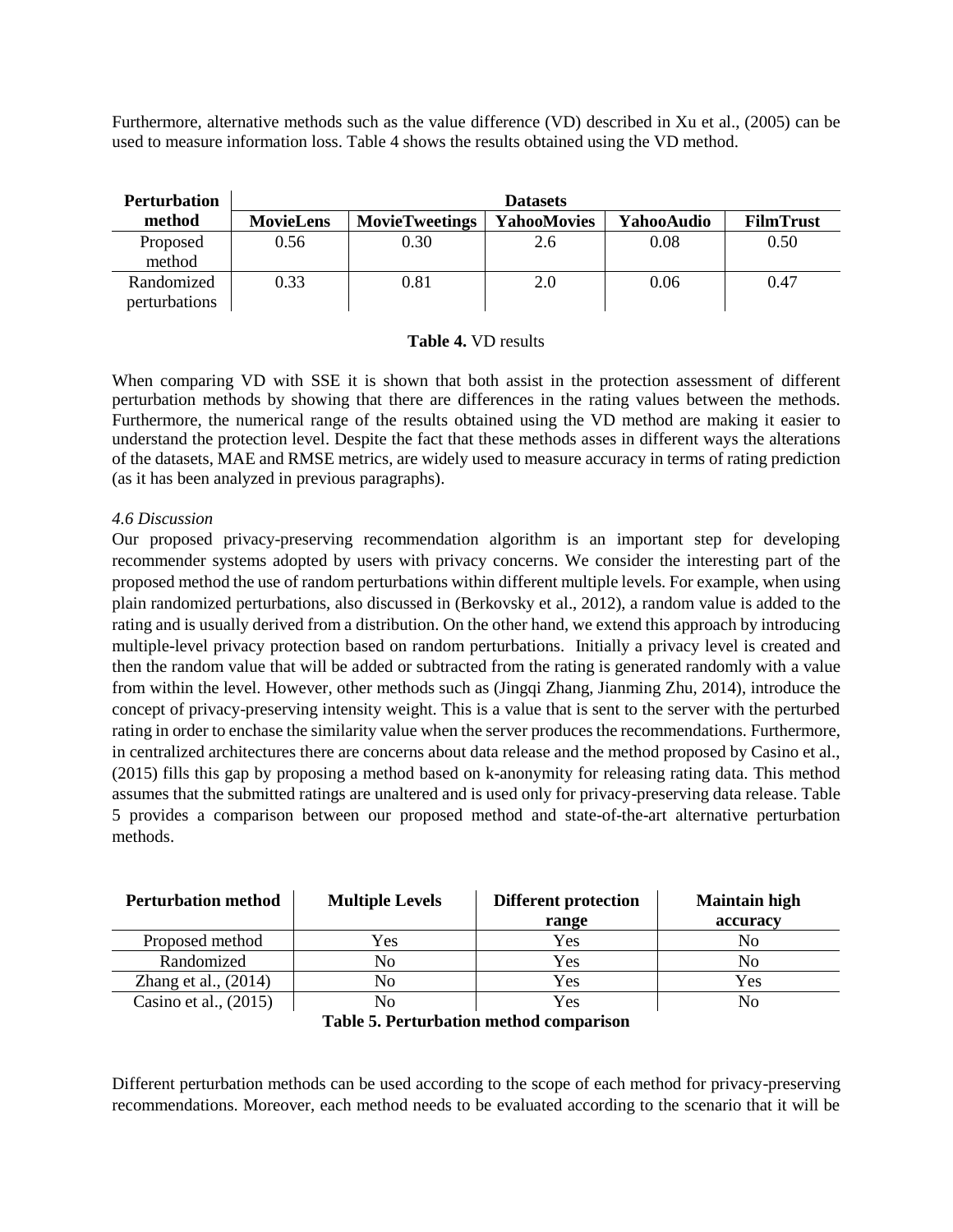applied. We run several experiments and the results show that, for every dataset, except the YahooMovies dataset, after the proposed perturbation method takes place the accuracy level is still usable and as the neighborhood grows the difference between the methods is similar. Furthermore, when using alternative experimentation settings is shown that the difference in accuracy between the unaltered datasets and the perturbed datasets remain very much alike as the previously used settings. Thus, we can conclude that with a small decrease in accuracy the privacy of the users is protected and still accurate recommendations can be provided. Although, it is remarkable that in the YahooMovies dataset we have the opposite result than the expected (the accuracy is improved). Furthermore, when comparing our proposed method with an alternative and with similar perturbation settings, it is shown that for every dataset when the ratings are perturbed with each of these methods the results are quite close. Although, if the perturbation range changes, then the output could be different, resulting in an unbalanced system that could either offer less protection with higher accuracy levels or high protection with lower accuracy levels. Therefore, a balance needs to be maintained and tests need to take place when deciding the range of the values that will be used from the perturbation method in order to have a usable system that protects privacy.

Besides the accuracy measurements when using privacy-preserving collaborative filtering systems, statistical methods such as SSE can be used to evaluate the protection offered. In our experiments, we have used SSE and VD metrics to evaluate the protection offered by our method and an alternative. In SSE and VD, if we compare two identical datasets then the result returned is zero. Therefore, no protection is provided if a zero value is the output. Consequently, in the results it is shown that the values of our method and the alternative are distant from zero and that privacy is protected. Thus, different evaluation methods need to be applied to have more concrete results when it comes to privacy-preserving collaborative filtering.

We have proposed a multi-level privacy preservation method for collaborative filtering recommender systems. Our primary intention is the introduction of multiple-levels in the perturbation process. We aim to introduce the concept of multiple levels to the practitioner. However, there are certain implications that need to be considered before developing a multi-level privacy preservation system and include:

- 1. How many levels to use.
- 2. If the range within each level will be fixed or random.
- 3. The accuracy is relevant to the levels, the perturbation range and the rating scale.
- 4. Several experiments need to take place to verify the necessary number of levels and perturbation range, in order to maintain a reasonable tradeoff between accuracy and privacy.

## **5. Conclusions and future work**

Even though collaborative recommender systems have matured as a concept, have found numerous practical applications in the business world and also inspired a good volume of research in academia, there are still privacy concerns from users of such systems. Users want useful recommendations, but at the same time are anxious about submitting ratings due to privacy concerns, thus leading to poor recommendations. One of the most successful means of protecting user privacy in collaborative filtering systems is to perturb the rating before it is submitted to the server. In our proposed method, we have used a multi-level perturbation method that perturbs each rating at the client side before it is submitted to the server. Experimental results demonstrate that our proposed method provides acceptable outcomes both in terms of accuracy, SSE and VD values, when compared to a similar alternative. Furthermore, different privacy protection measures provide different accuracy results, SSE and VD values, thus offering different protection levels. This is due to the fact that each method can be configured accordingly and each has its own unique characteristics.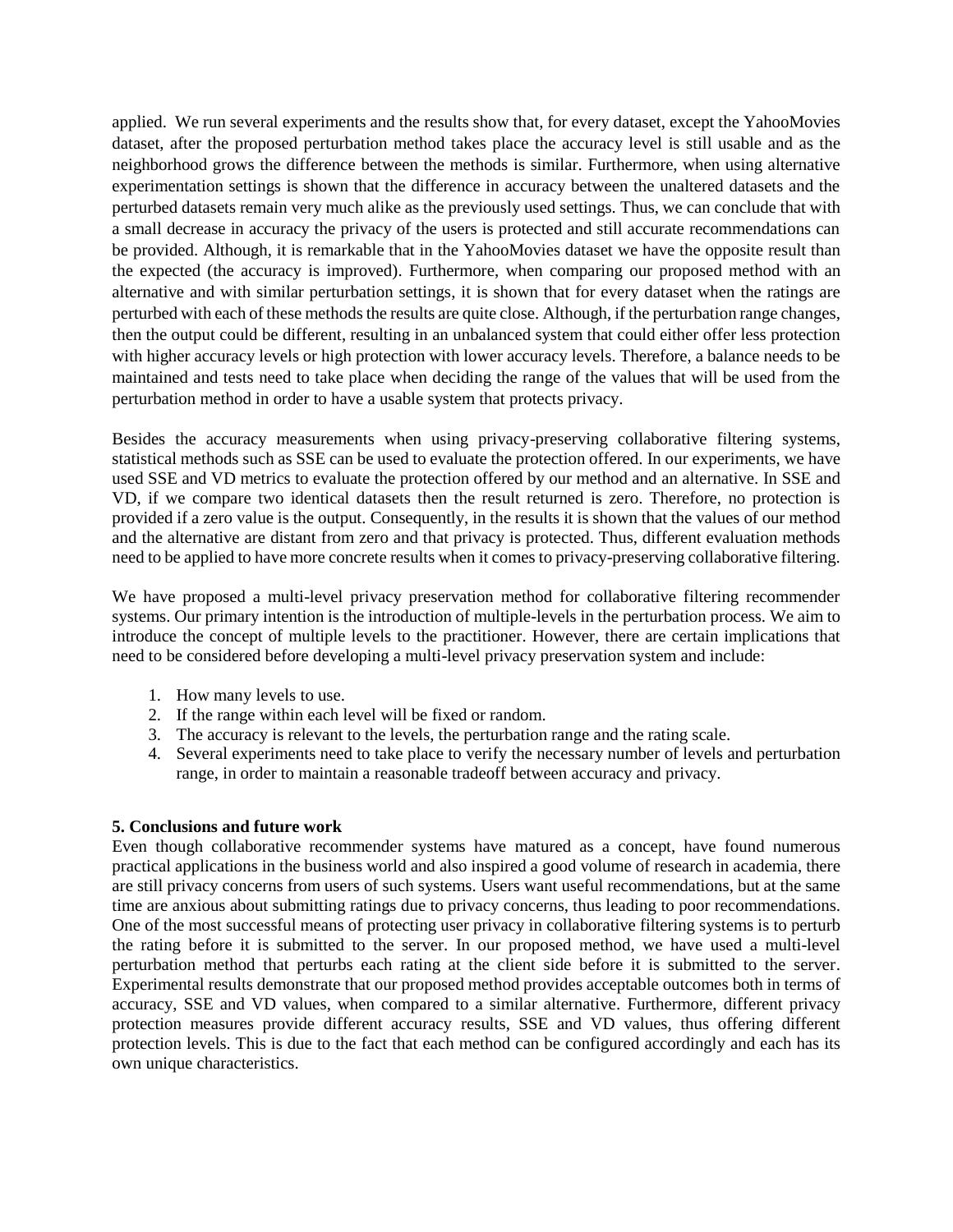Our method can be used in various online environments that are based on user ratings, to preserve user privacy by perturbing each rating before submission and provide recommendations of acceptable accuracy. The main achievement of our proposed method is that based on a randomly selected perturbation level for each rating, can lead any potential attacker to confusion since it becomes more difficult to guess the range of the perturbation for a specific rating. Additionally, is shown that our approach can preserve privacy, while the accuracy of the generated recommendations is of an acceptable level.

The main implication when applying the proposed method is the potentially negative impact found on the accuracy when generating recommendations. When applying a perturbation method, the ratings are altered and can usually differ from the real ones, thus leading to inaccurate computations of user similarity, which can lead to different nearest neighbors and to inaccurate rating predictions and eventually generated recommendations. Different perturbation methods might give different results, thus, protecting privacy at a different level.

In our future work, we aim to investigate the employability of collaborative filtering methods in other systems to provide recommendations. For example, collaborative filtering can be used as a part of a system that is used to provide privacy-preserving location-based services in mobile recommender systems. Another example is the tourism domain: mobile recommender systems have been utilized in the tourism domain and many tourists use such applications. Advances in mobile recommender systems for tourism that utilize collaborative filtering methods have become an active field of research and this will be another research direction for the future, with the proposal of privacy-preserving systems for mobile tourism.

Furthermore, we aim to concentrate on the robustness of collaborative filtering systems against shilling attacks. Malicious users may insert fake profiles into web systems in order to manipulate the recommendation results. It is indeed possible to develop profiles for the promotion of certain items by providing always high ratings for them and low values for others. This makes necessary the development of relevant detection mechanisms.

## **References**

Aggarwal, C. C., & Philip, S. Y. (2008), *A general survey of privacy-preserving data mining models and algorithms*, Springer US.

Aimeur, E., Brassard, G., Fernandez, J. M., & Onana, F. S. M. (2008), "Alambic: a privacy-preserving recommender system for electronic commerce" International Journal of Information Security, Vol. 7 No. 5, pp. 307-334.

Ar, Y., & Bostanci, E. (2016). A genetic algorithm solution to the collaborative filtering problem. Expert Systems with Applications, 61, 122-128.

Berkovsky, S., Kuflik, T., & Ricci, F. (2012), "The impact of data obfuscation on the accuracy of collaborative filtering", Expert Systems with Applications, Vol. 39 No. 5, pp. 5033-5042.

Bilge, A., & Polat, H. (2013), "A scalable privacy-preserving recommendation scheme via bisecting kmeans clustering", Information Processing & Management, Vol. 49 No. 4, pp. 912-927.

Bilge, A., Kaleli, C., Yakut, I., Gunes, I., & Polat, H. (2013), "A survey of privacy-preserving collaborative filtering schemes", *International Journal of Software Engineering and Knowledge Engineering*, Vol. 23 No. 8, pp. 1085-1108.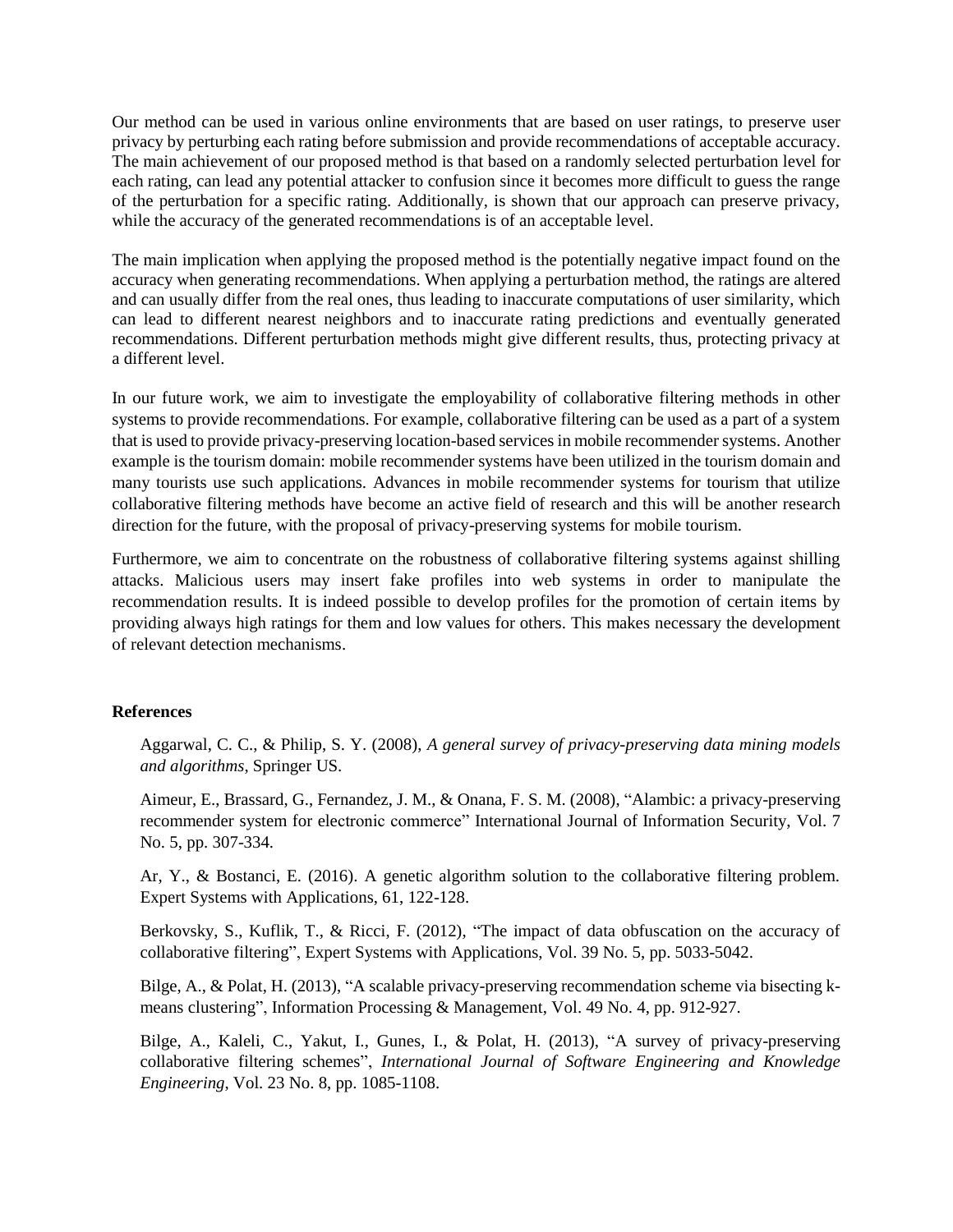Canny, J. (2002), "Collaborative filtering with privacy" In Security and Privacy, 2002. Proceedings. 2002 IEEE Symposium on, IEEE, pp. 45-57.

Casino, F., Domingo-Ferrer, J., Patsakis, C., Puig, D., & Solanas, A. (2015), "A k-anonymous approach to privacy preserving collaborative filtering", Journal of Computer and System Sciences, Vol. 81 No. 6, 1000-1011.

Domingo-Ferrer, J., & Mateo-Sanz, J. M. (2002), "Practical data-oriented microaggregation for statistical disclosure control", *Knowledge and Data Engineering, IEEE Transactions on*, Vol. 14 No. 1, pp. 189-201.

Dooms, S., De Pessemier, T., & Martens, L. (2013), "Movietweetings: a movie rating dataset collected from twitter", In Workshop on Crowdsourcing and human computation for recommender systems, CrowdRec at RecSys, Vol. 2013, p. 43.

Ekstrand, M. D., Riedl, J. T., & Konstan, J. A. (2011), "Collaborative filtering recommender systems", Foundations and Trends in Human-Computer Interaction, Vol. 4 No. 2, pp. 81-173.

Guo, G., Zhang, J., & Yorke-Smith, N. (2013, August). A Novel Bayesian Similarity Measure for Recommender Systems. In Proceedings of the 23rd International Joint Conference on Artificial Intelligence, IJCAI, pp. 2619-2625.

Herlocker, J. L., Konstan, J. A., Borchers, A., & Riedl, J. (1999), "An algorithmic framework for performing collaborative filtering", In Proceedings of the 22nd annual international ACM SIGIR conference on Research and development in information retrieval, ACM, pp. 230-237.

Herlocker, J. L., Konstan, J. A., Terveen, L. G., & Riedl, J. T. (2004), "Evaluating collaborative filtering recommender systems", ACM Transactions on Information Systems (TOIS), Vol. 22 No. 1, pp. 5-53.

Jannach, D., Lerche, L., Gedikli, F., & Bonnin, G. (2013, June). What recommenders recommend–an analysis of accuracy, popularity, and sales diversity effects. In *International Conference on User Modeling, Adaptation, and Personalization* (pp. 25-37). Springer Berlin Heidelberg.

Jannach, D., Zanker, M., Felfernig, A. & Friedrich, G. (2010), *Recommender Systems an Introduction,* Cambridge University Press.

Jeckmans, A. J., Beye, M., Erkin, Z., Hartel, P., Lagendijk, R. L., & Tang, Q. (2013), "Privacy in recommender systems", In Social media retrieval, Springer London, pp. 263-281.

Kaleli, C., & Polat, H. (2010). P2P collaborative filtering with privacy. *Turkish Journal of Electrical Engineering & Computer Sciences*, *18*(1), 101-116.

Kikuchi, H., & Mochizuki, A. (2012), "Privacy-preserving collaborative filtering using randomized response", In Innovative Mobile and Internet Services in Ubiquitous Computing (IMIS), 2012 Sixth International Conference on, IEEE, pp. 671-676.

Kobsa A. (2007), "Privacy-Enhanced Web Personalization", The Adaptive Web, LNCS 4321, pp. 628- 670.

Konstan J, Riedl J. (2012), "Recommender Systems: from algorithms to user experience", User Modeling and User-Adapted Interaction Vol. 22, pp. 101-123.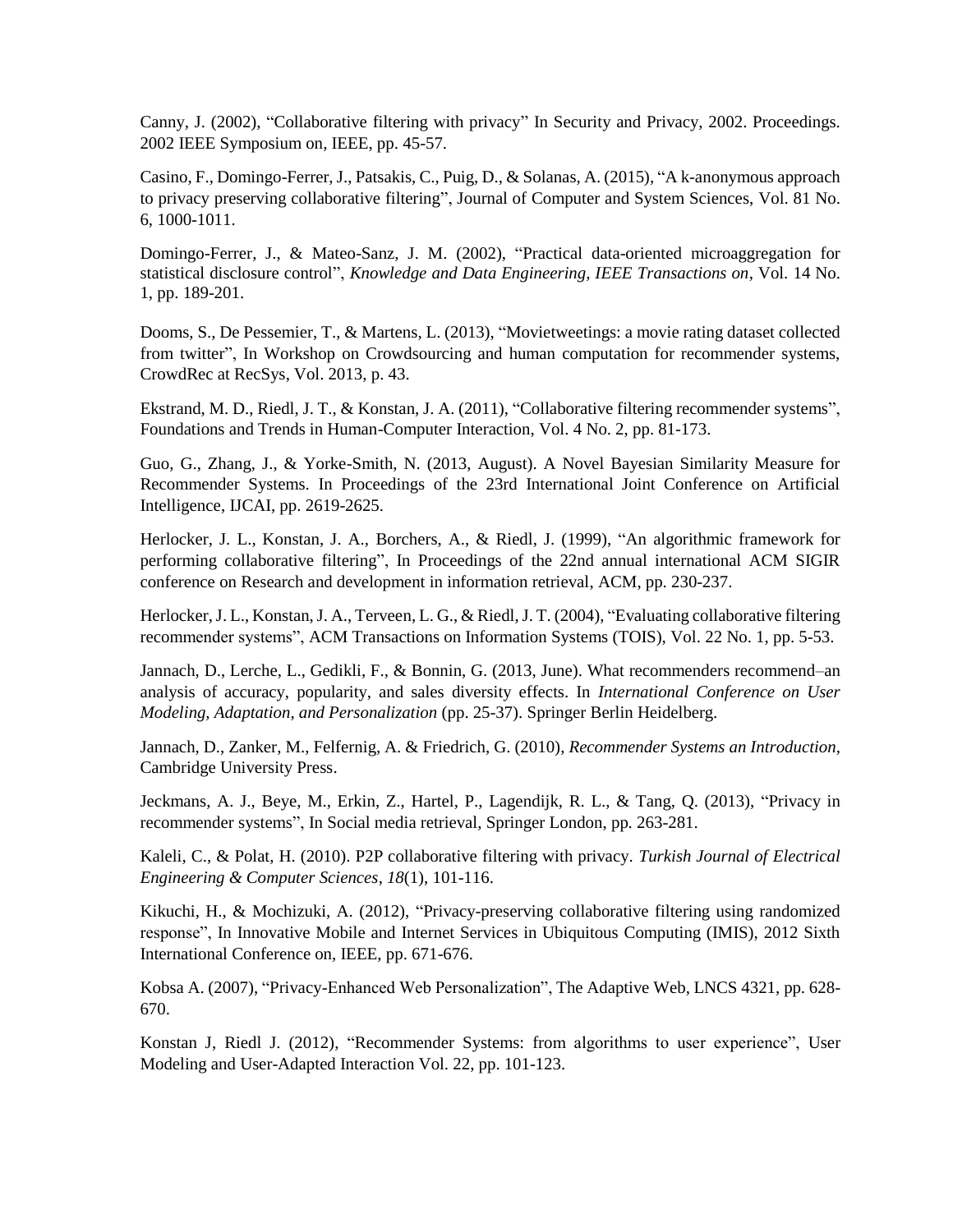Miller, B. N., Konstan, J. A., & Riedl, J. (2004), "PocketLens: Toward a personal recommender system", ACM Transactions on Information Systems (TOIS), Vol. 22 No. 3, pp. 437-476.

Moradi, P., & Ahmadian, S. (2015). A reliability-based recommendation method to improve trustaware recommender systems. Expert Systems with Applications, 42(21), 7386-7398.

Ozturk, A., & Polat, H. (2015), "From existing trends to future trends in privacy‐preserving collaborative filtering", *Wiley Interdisciplinary Reviews: Data Mining and Knowledge Discovery*, Vol. 5 No. 6, pp. 276-291.

Parameswaran, R., & Blough, D. M. (2007), "Privacy preserving collaborative filtering using data obfuscation", In Granular Computing, 2007. GRC 2007. IEEE International Conference on, IEEE, pp. 380-380.

Polat, H., & Du, W. (2005), "Privacy-preserving collaborative filtering" International Journal of Electronic Commerce, Vol. 9 No. 4, pp. 9-35.

Polatidis, N., & Georgiadis, C. K. (2016). A multi-level collaborative filtering method that improves recommendations. Expert Systems with Applications, 48, 100-110.

Shani, G., & Gunawardana, A. (2011), "Evaluating recommendation systems". In Recommender systems handbook, Springer US, pp. 257-297.

Shi, Y., Larson, M., & Hanjalic, A. (2014), "Collaborative filtering beyond the user-item matrix: A survey of the state of the art and future challenges", ACM Computing Surveys (CSUR), Vol. 47 No. 1, 3.

Shokri, R., Pedarsani, P., Theodorakopoulos, G., & Hubaux, J. P. (2009), "Preserving privacy in collaborative filtering through distributed aggregation of offline profiles", In Proceedings of the third ACM conference on Recommender systems, ACM, pp. 157-164.

Shyong, K., Frankowski, D., & Riedl, J. (2006), "Do you trust your recommendations? An exploration of security and privacy issues in recommender systems". In Emerging Trends in Information and Communication Security, Springer Berlin Heidelberg, pp. 14-29.

Toch E., Wang Y., Cranor L.F. (2012), "Personalization and Privacy risks and remedies in personalization-based systems", User Modeling and User-Adapted Interaction Vol. 22, pp. 203-220.

Tveit, A. (2001), "Peer-to-peer based recommendations for mobile commerce", In Proceedings of the 1st international workshop on Mobile commerce, ACM, pp. 26-29.

Xu, S., Zhang, J., Han, D., & Wang, J. (2005, May). Data distortion for privacy protection in a terrorist analysis system. In International Conference on Intelligence and Security Informatics (pp. 459-464). Springer Berlin Heidelberg.

Yahoo! Webscope dataset ydata-ymovies-user-movie-ratings-content-v1\_0. [http://research.yahoo.com/Academic\_Relations]

Yahoo! Webscope dataset ydata-ymusic-user-artist-ratings-v1\_0 [http://research.yahoo.com/Academic\_Relations]